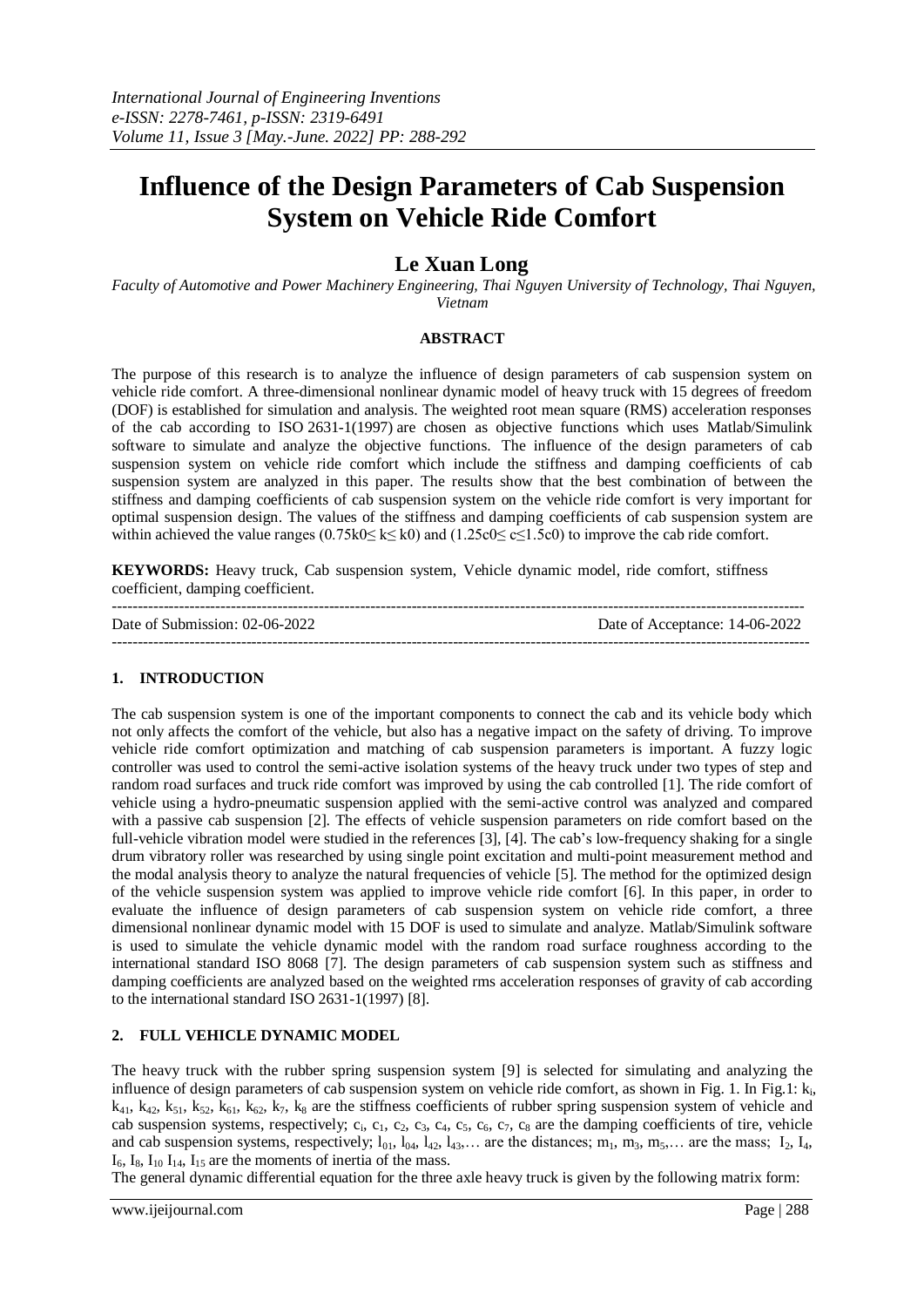$$
[M]\{\bar{z}\} + [C]\{\bar{z}\} + [K]\{\bar{z}\} = [C_i]\{\bar{q}\} + [K_i]\{\bar{q}\}
$$
 (1)

where  $[M]$  is the mass matrix;  $[C]$  is the damping matrix of the suspension system;  $[K]$  is the stiffness matrix of the suspension system;  $[C_t]$  is the damping matrix of the wheel system;  $[K_t]$  is the stiffness matrix of the wheel system;  $\{z\}$  is the vector of displacement;  $\{q\}$  is the vector of excitation of road surface.



**Fig.1.** Three dimensional dynamic model of the heavy truck [9]

#### **3. ROAD SURFACE ROUGHNESS**

Road surface roughness plays an important role in analyzing driver ride comfort. The random excitation of road surface roughness can be represented with a periodic modulated random process. The general form of the displacement PSD of the road surface roughness is determined by the experimental formula [10]:

$$
S_q(n) = S_q(n_0) \left(\frac{n}{n_0}\right)^{-\omega}
$$
 (2)

where space frequency n is the reciprocal of the wavelength  $\lambda$ . It means wave numbers in a meter.  $n_0$  is reference space frequency, it's defined as  $0.1m^{-1}$ . S<sub>q</sub>(n) is PSD of road surface under the reference space frequency S<sub>q</sub>(n<sub>0)</sub> known as the road surface roughness coefficient and  $\omega$  is the frequency index which decides the frequency configuration of PSD of road surface  $\omega = 2$ . The road surface roughness is assumed to be a zero-mean stationary Gaussian random process. It can be generated through an inverse Fourier transformation:

$$
q(t) = \sum_{i=1}^{N} \sqrt{2 S_q(n_i) \Delta n} \cos (2 \pi n_k t + \phi_i)
$$
 (3)

where,  $_{\phi_i}$  is random phase uniformly distributed from 0 to  $2\pi$ .

In this study, typical road surface roughness is adopted according to the standard ISO 8068[7] and computer simulation result of the typical road surface roughness ISO 8068 level B is shown in Fig.2.



**Fig. 2.** Road surface roughness according to the standard ISO 8068 level D

#### **4. VEHICLE RIDE COMFORT EVALUATION METHOD**

In this study, in order to analyze the influence of cab suspension parameters on ride comfort, the rms vertical acceleration, pitch angle and roll angle acceleration of the cab according to ISO 2631-1(1997) are chosen as objective functions. Vibration evaluation based on the basic evaluation method always includes measurements of the weighted root-mean-square (rms) acceleration is defined by: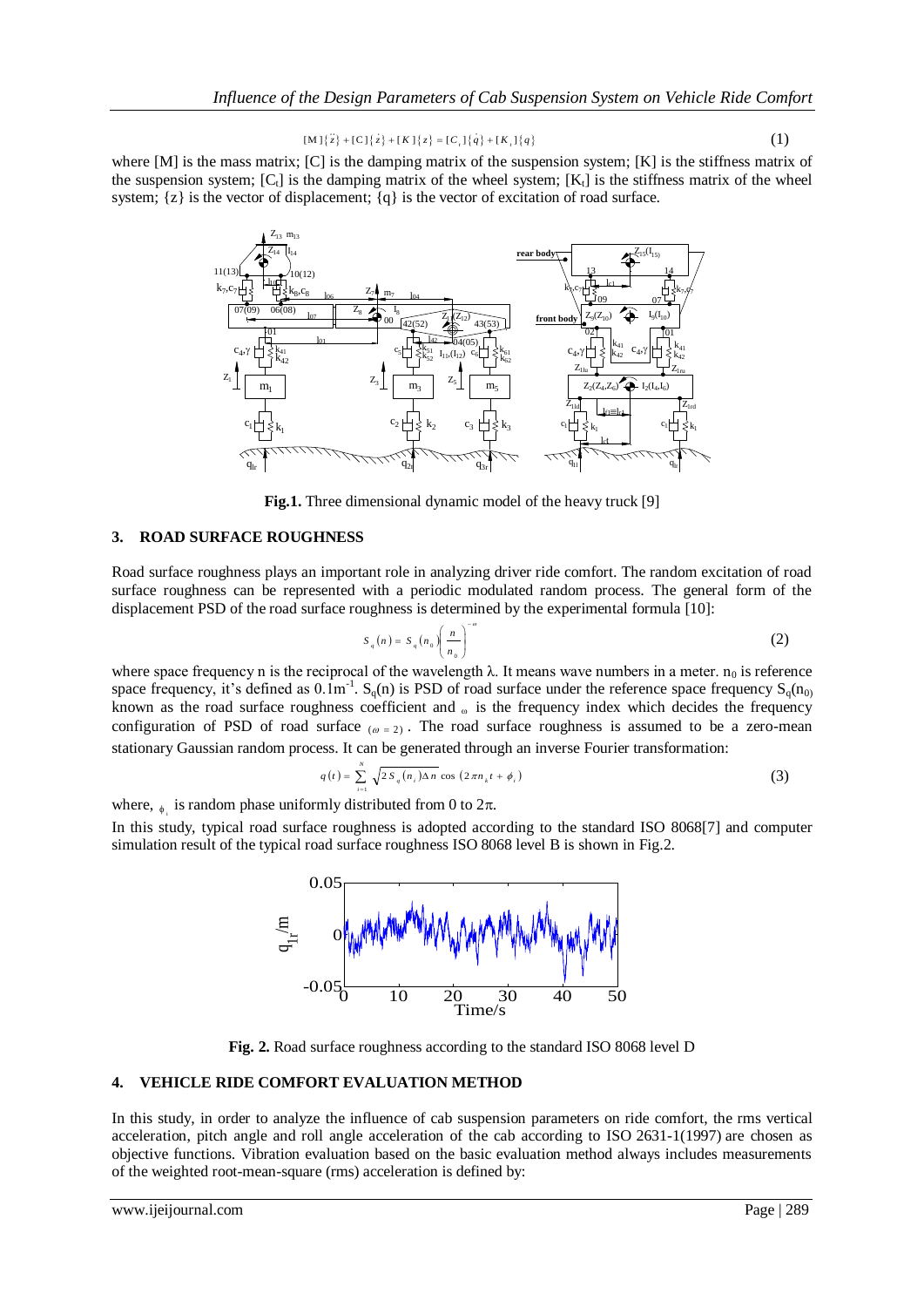$$
a_w = \left[ \frac{1}{T} \int_0^T a_w^{2}(t) dt \right]^{1/2}
$$
 (4)

where,  $a_w(t)$  is the weighted acceleration (translational and rotational) as a function of time, m/s<sup>2</sup>; T is the duration of the measurement,s.

#### **5. SIMULATION AND ANALYSIS RESULTS**

To evaluate the influence of the influence of design parameters of cab suspension system on vehicle ride comfort, Matlab/Simulink software is used to simulate with a specific set of parameters of heavy truck [9] with random input of the road surface roughness. The simulation results of the vertical acceleration, pitch angle and roll angle acceleration of cab while vehicle moves on the ISO level D road surface at  $v=30$  km/h and fully loaded, is shown in Fig.3.



b) The pitch angle acceleration at the center of gravity of cab  $(a_{phi})$ c) The roll angle acceleration at the center of gravity of cab  $(a_{\text{teta}})$ 

**Fig.3.** The acceleration responses at the center of the gravity of cab when vehicle moves on the ISO level D road surface at v=30 km/h

From results of Fig.3 can be determined the values of the vertical, pitch angle and roll angle weighted rms acceleration of gravity of cab, respectively  $a_{wz} = 4.85$  m.s<sup>-2</sup>,  $a_{wphi} = 0.399$  rad.s<sup>-2</sup> and  $a_{weta} = 0.504$  rad.s<sup>-2</sup>. Both stiffness and damping coefficients of cab suspension system have a large influence on vehicle ride comfort. In order to analyze the influence of cab suspension parameters such as stiffness and damping coefficients on ride comfort that will be continued to discuss in the next sections.

#### **5.1. Influence of stiffness coefficients of cab suspension system**

In order to analyze the influence of stiffness coefficients of cab suspension system on vehicle ride comfort, the values of stiffness coefficients of cab suspension system  $k=[0.25 \ 0.5 \ 0.75 \ 1 \ 1.25 \ 1.5 \ 1.75 \ 2.0]xk_0$ , where  $k_0=[k_{7r}, k_{7l}, k_{8r}, k_{8l}]^T$  and the values of damping coefficients of cab suspension system c=[0.25 0.5 0.75 1 1.25 1.5 1.75 2.0] $xc_0$ , where  $c_0=[c_{7r}, c_{7l}, c_{8r}, c_{8l}]^T$  were analyzed when vehicle moves on the ISO level D road surface at v=30 km/h and fully loaded. Denote the vehicle stiffness and damping coefficients in the reference document [9] such as  $k_0$  and  $c_0$ . The influence of stiffness coefficients of cab suspension system on the values  $a_{wz}$ ,  $a_{wphi}$  and awteta values are shown in Fig.4. From Fig.4 shows that the values of stiffness coefficient increase, the values of  $a_{wz}$ ,  $a_{wphi}$  and  $a_{wteta}$  tend to increase that makes the negative effects on cab ride comfort as well as vehicle ride comfort. The a<sub>wz</sub> values increase quickly when the values of the damping coefficients are  $c=0.25c_0$  and  $c=0.5c_0$ and do not change much when the damping coefficient increases from  $0.5c<sub>0</sub>$  to  $2c<sub>0</sub>$ . When the stiffness coefficient increases from 1.5 $k_0$  to  $2k_0$  the values  $a_w$  decrease slightly. The values  $a_{wphi}$  increase quickly when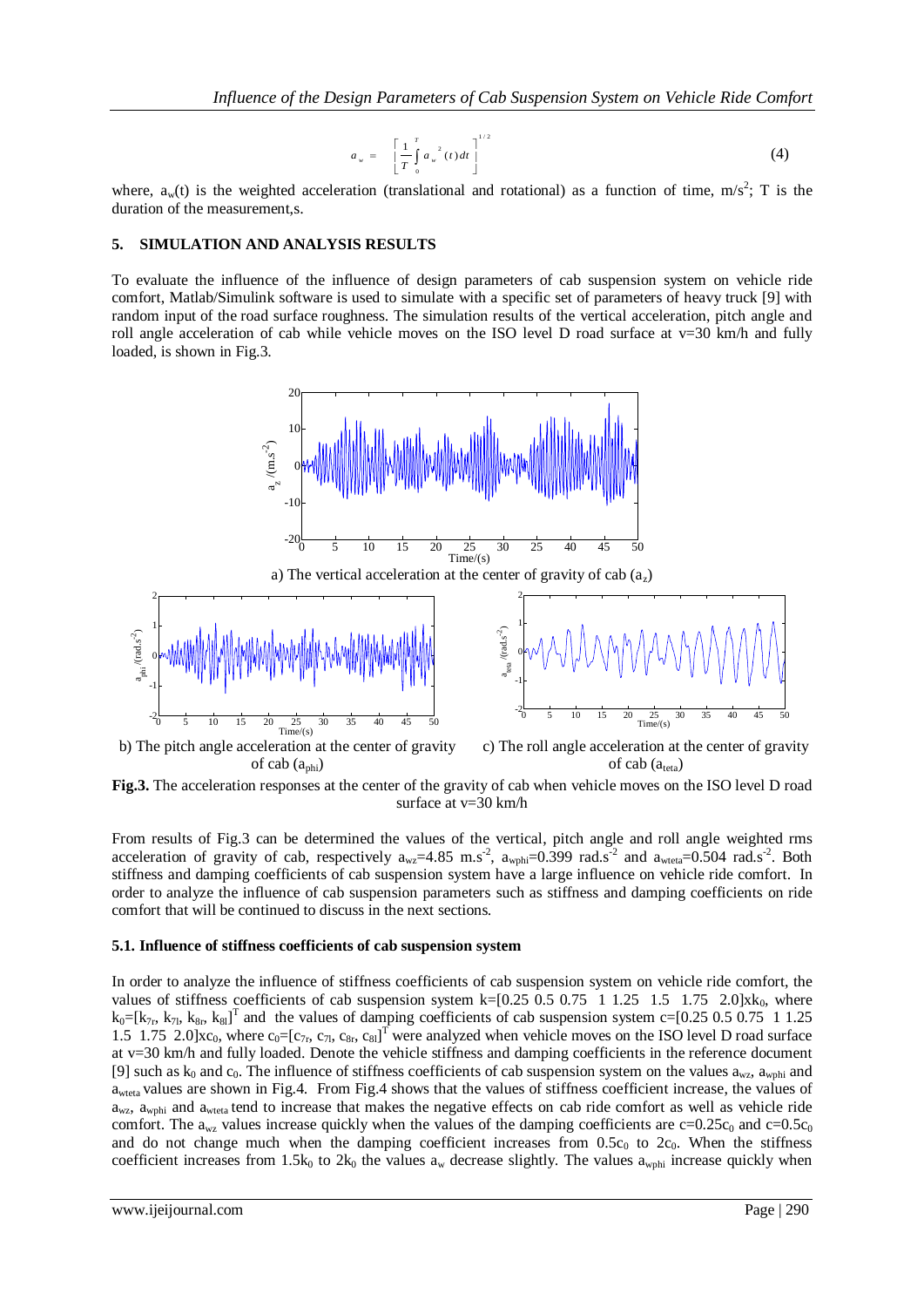the stiffness coefficient increases. The values  $a_{\text{weta}}$  increase when the stiffness coefficient increases from  $0.25k_0$ to 0.5 $k_0$  and do not change much when the stiffness coefficient increases from 0.5 $k_0$  to 2 $k_0$ .



#### **5.2. Influence of damping coefficients of cab suspension system**

To evaluate the influence of damping coefficients of cab suspension system on vehicle ride comfort, the values of the values of damping coefficients of cab suspension system  $c=[0.25 \ 0.5 \ 0.75 \ 1 \ 1.25 \ 1.5 \ 1.75 \ 2.0]x_{0}$ , where  $c_0=[c_{7r}, c_{7l}, c_{8r}, c_{8l}]^T$  and the values of stiffness coefficients of cab suspension system. k=[0.25 0.5 0.75 1 1.25 1.5 1.75 2.0]xk<sub>0</sub>, where  $k_0=[k_{7r}, k_{7l}, k_{8r}, k_{8l}]^T$  were chosen to simulate and analyze when vehicle moves on the ISO level D road surface at  $v=30$  km/h and fully loaded. The influence of damping coefficients of cab suspension system on vehicle ride comfort on the  $a_{wz}$ ,  $a_{wphi}$  and  $a_{wteta}$  values are shown in Fig.5. From the results in Fig.5 shows that the values of damping coefficient of cab suspension system form  $0.25c_0$  to  $c_0$  increases, the values  $a_{wz}$  and  $a_{weta}$  tend to decrease and the  $a_{wphi}$  values do not change much which makes vehicle ride comfort considerably improved. When the value of the damping and stiffness coefficient increases from  $1.5c_0$  to  $2c_0$  and from 1.5 $k_0$  to 2 $k_0$  the  $a_{wz}$ , and  $a_{wteta}$  values decrease about from 1.76% to 2.83% that make the ride comfort of cab. From the results of Fig.4 and Fig.5, the values of the stiffness and damping coefficients of cab suspension system are within the value ranges  $(0.75k_0 \le k \le k_0)$  and  $(1.25c_0 \le c \le 1.5c_0)$ .